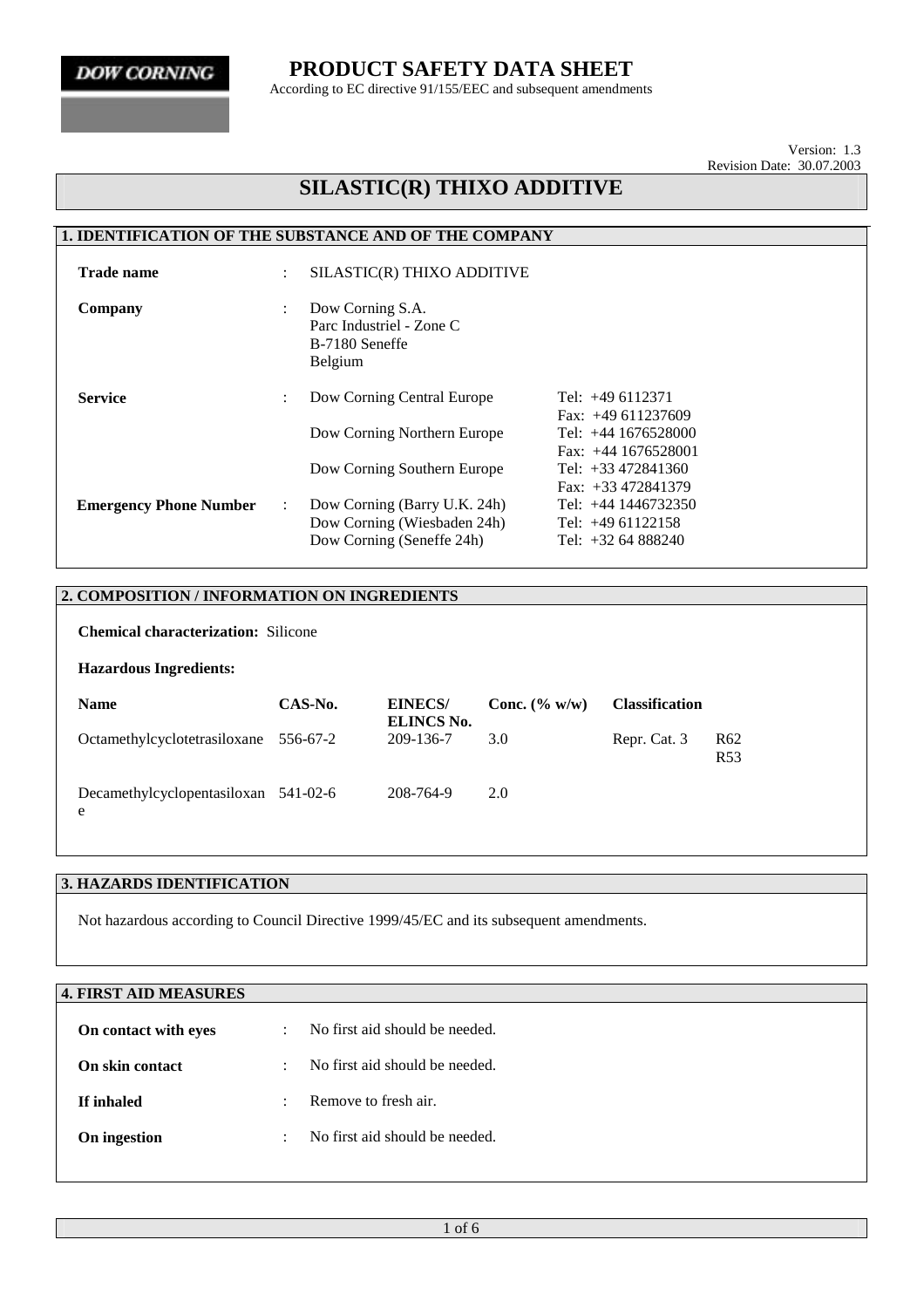According to EC directive 91/155/EEC and subsequent amendments

Version: 1.3 Revision Date: 30.07.2003

# **SILASTIC(R) THIXO ADDITIVE**

| <b>5. FIRE FIGHTING MEASURES</b>                  |                      |                                                                                                                                                                                                                                              |
|---------------------------------------------------|----------------------|----------------------------------------------------------------------------------------------------------------------------------------------------------------------------------------------------------------------------------------------|
| Suitable extinguishing media :                    |                      | Carbon dioxide, foam, dry powder or fine water spray. Water can be used to cool fire<br>exposed containers.                                                                                                                                  |
| Unsuitable extinguishing<br>media                 |                      | None known.                                                                                                                                                                                                                                  |
| Hazards during fire fighting :                    |                      | None known.                                                                                                                                                                                                                                  |
| <b>Special protective</b><br>equipment/procedures |                      | A self-contained respirator and protective clothing should be worn. Keep containers cool<br>with water spray until well after the fire is out. Determine the need to evacuate or isolate<br>the area according to your local emergency plan. |
| <b>Hazardous Combustion</b><br><b>Products</b>    | $\ddot{\phantom{0}}$ | Silica. Carbon oxides and traces of incompletely burned carbon compounds.<br>Formaldehyde.                                                                                                                                                   |

| <b>6. ACCIDENTAL RELEASE MEASURES</b>            |   |                                                                                                                                                                                                                                                                                                                     |
|--------------------------------------------------|---|---------------------------------------------------------------------------------------------------------------------------------------------------------------------------------------------------------------------------------------------------------------------------------------------------------------------|
| <b>Personal precautions</b>                      |   | Wear proper protective equipment.                                                                                                                                                                                                                                                                                   |
| <b>Precautions to protect the</b><br>environment |   | Prevent from spreading or entering into drains, ditches or rivers by using sand, earth or<br>other appropriate barriers.                                                                                                                                                                                            |
| Methods for cleaning up                          | ٠ | Determine the need to evacuate or isolate the area according to your local emergency<br>plan. Very large spills should be contained by bunding, etc procedures. Mop, wipe or<br>soak up with absorbent material and place in a container with a lid. The spilled product<br>produces an extremely slippery surface. |

| 7. HANDLING AND STORAGE           |                      |                                                                                                                 |
|-----------------------------------|----------------------|-----------------------------------------------------------------------------------------------------------------|
| <b>Advice on safe handling</b>    | $\ddot{\phantom{a}}$ | General ventilation is required. Local ventilation is recommended. Avoid eye contact.<br>Do not breathe vapour. |
| <b>Advice on storage</b>          |                      | Do not store with oxidizing agents.                                                                             |
| <b>Specific uses</b>              |                      | Refer to technical data sheet available on request.                                                             |
| Unsuitable packaging<br>materials |                      | None known.                                                                                                     |

|                                                   | <b>8. EXPOSURE CONTROLS / PERSONAL PROTECTION</b> |                                        |  |  |  |
|---------------------------------------------------|---------------------------------------------------|----------------------------------------|--|--|--|
| <b>Engineering Controls</b>                       |                                                   | Ventilation: Refer to Section 7        |  |  |  |
| <b>Exposure controls for hazardous components</b> |                                                   |                                        |  |  |  |
| <b>Name</b>                                       | CAS-No.                                           | <b>Exposure Limits</b>                 |  |  |  |
| Octamethylcyclotetrasiloxane                      | 556-67-2                                          | 10 ppm TWA Dow Corning recommendation. |  |  |  |
|                                                   |                                                   | $2$ of 6                               |  |  |  |
|                                                   |                                                   |                                        |  |  |  |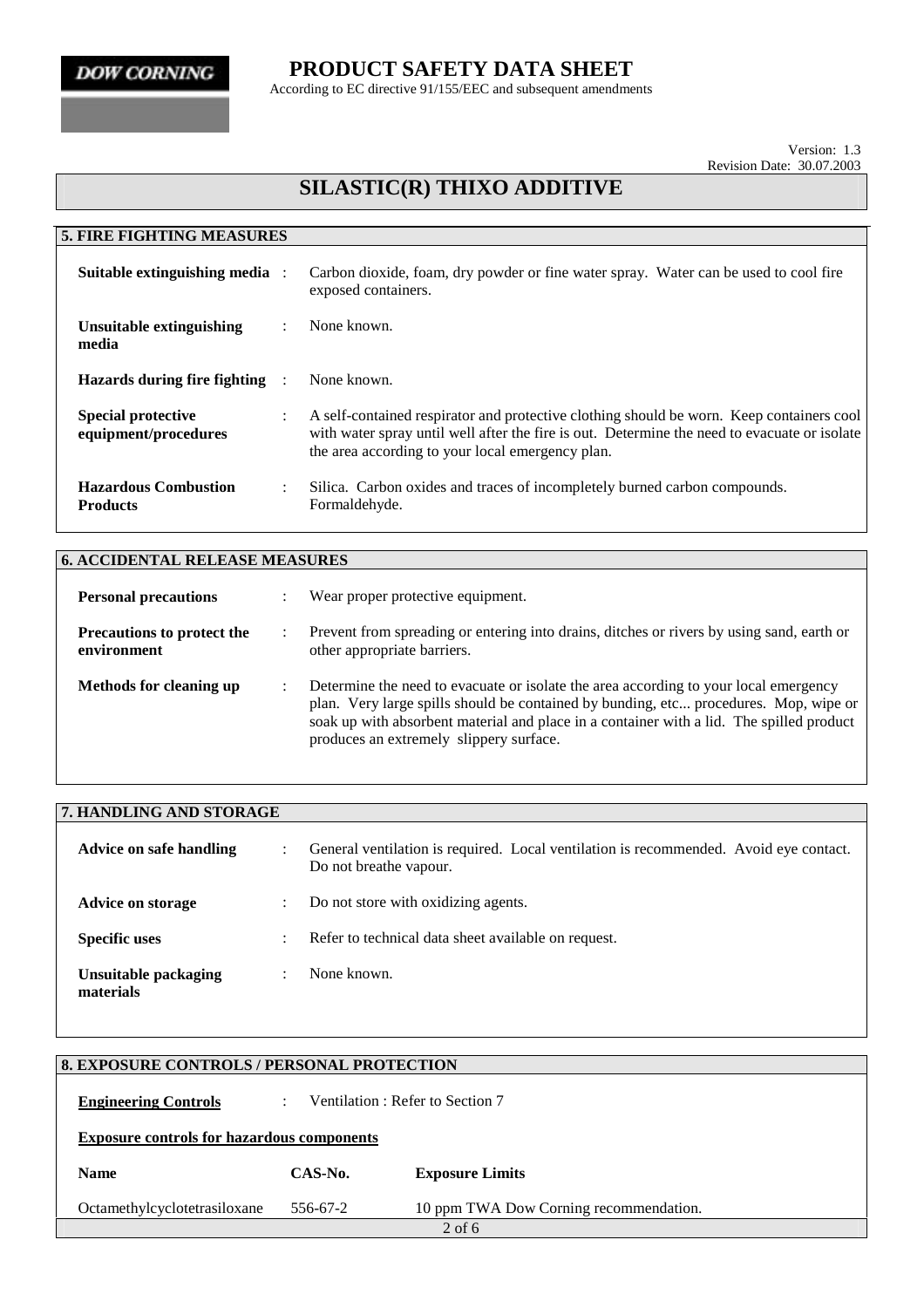According to EC directive 91/155/EEC and subsequent amendments

Version: 1.3 Revision Date: 30.07.2003

# **SILASTIC(R) THIXO ADDITIVE**

| Decamethylcyclopentasiloxane              | $541 - 02 - 6$ | 10 ppm TWA Dow Corning recommendation.                                                                                                                                                                                                                                                                                                                                                                                                                                                         |
|-------------------------------------------|----------------|------------------------------------------------------------------------------------------------------------------------------------------------------------------------------------------------------------------------------------------------------------------------------------------------------------------------------------------------------------------------------------------------------------------------------------------------------------------------------------------------|
| <b>Personal protection equipment</b>      |                |                                                                                                                                                                                                                                                                                                                                                                                                                                                                                                |
| <b>Respiratory protection</b>             | exceeded.      | Suitable respiratory protection should be worn if the product is used in large quantities,<br>confined spaces or in other circumstances where the OEL may be approached or                                                                                                                                                                                                                                                                                                                     |
| <b>Hand protection</b>                    |                | Gloves are not normally required.                                                                                                                                                                                                                                                                                                                                                                                                                                                              |
| <b>Eye protection</b>                     |                | Safety glasses should be worn.                                                                                                                                                                                                                                                                                                                                                                                                                                                                 |
| <b>Skin protection</b>                    |                | Protective equipment is not normally necessary.                                                                                                                                                                                                                                                                                                                                                                                                                                                |
| <b>Hygiene</b> measures                   | $\ddot{\cdot}$ | Exercise good industrial hygiene practice. Wash after handling, especially before eating,<br>drinking or smoking.                                                                                                                                                                                                                                                                                                                                                                              |
| <b>Environmental exposure</b><br>controls |                | Refer to section 6 and 12.                                                                                                                                                                                                                                                                                                                                                                                                                                                                     |
| <b>Additional information</b>             | $\ddot{\cdot}$ | These precautions are for room temperature handling. Use at elevated temperature or<br>aerosol/spray applications may require added precautions. For further information<br>regarding the use of silicones in consumer aerosol applications, please refer to the<br>guidance document regarding the use of silicone-based materials in consumer aerosol<br>applications that has been developed by the silicone industry (www.SEHSC.com) or<br>contact the Dow Corning customer service group. |

### **9. PHYSICAL AND CHEMICAL PROPERTIES**

|                  | Appearance                  |                           |                                                                                                                                       |
|------------------|-----------------------------|---------------------------|---------------------------------------------------------------------------------------------------------------------------------------|
| Form:            | Liquid                      |                           | Odour:<br>Colour:<br>Characteristic odour<br>Amber                                                                                    |
|                  | Other data                  |                           |                                                                                                                                       |
|                  | <b>Boiling point/range</b>  | $\ddot{\phantom{a}}$      | > 65 °C                                                                                                                               |
|                  | <b>Flash point</b>          | $\mathbb{Z}^{\mathbb{Z}}$ | 67 °C (Tag Closed Cup)                                                                                                                |
|                  | <b>Explosive properties</b> | $\ddot{\phantom{0}}$      | N <sub>0</sub>                                                                                                                        |
|                  | <b>Specific Gravity</b>     | $\ddot{\phantom{0}}$      | 1.036                                                                                                                                 |
| <b>Viscosity</b> |                             | $\ddot{\cdot}$            | 310 cSt at $25^{\circ}$ C.                                                                                                            |
|                  | <b>Oxidizing properties</b> | $\mathbf{r}$              | N <sub>0</sub>                                                                                                                        |
|                  |                             |                           | The above information is not intended for use in preparing product specifications. Contact Dow Corning before writing specifications. |
|                  |                             |                           |                                                                                                                                       |

## **10. STABILITY AND REACTIVITY**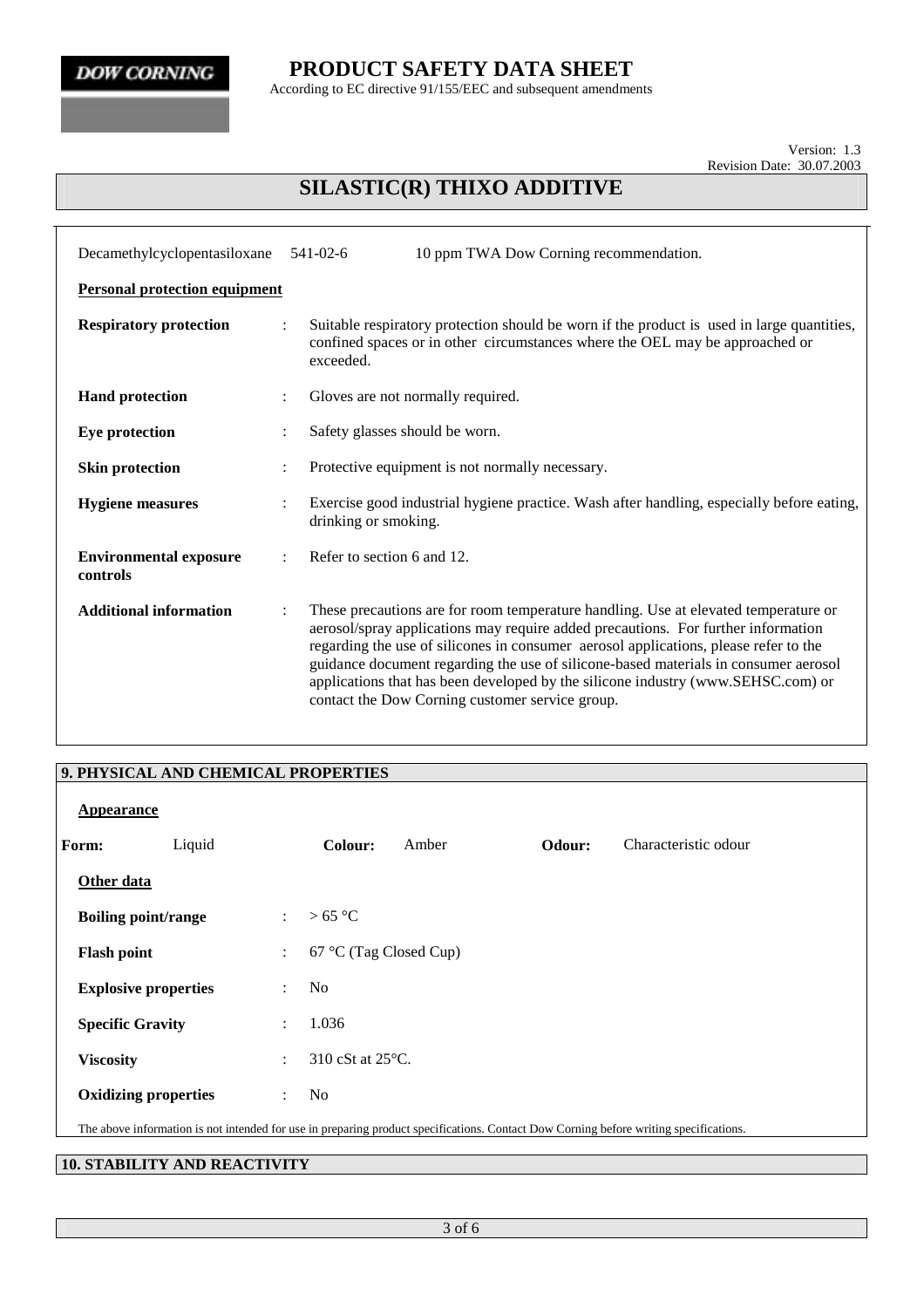According to EC directive 91/155/EEC and subsequent amendments

Version: 1.3 Revision Date: 30.07.2003

## **SILASTIC(R) THIXO ADDITIVE**

| <b>Stability</b>                           |   | Stable under normal usage conditions.   |
|--------------------------------------------|---|-----------------------------------------|
| <b>Conditions to avoid</b>                 | ÷ | None established.                       |
| <b>Materials to avoid</b>                  |   | Can react with strong oxidising agents. |
| <b>Hazardous decomposition</b><br>products | ÷ | See section 11.                         |

|                                                  | <b>11. TOXICOLOGICAL INFORMATION</b> |                                                                                                                                                                                                                                                                                                                                                                                                                                                                                                                                                                                                                                                                                                                                                                        |  |  |  |  |
|--------------------------------------------------|--------------------------------------|------------------------------------------------------------------------------------------------------------------------------------------------------------------------------------------------------------------------------------------------------------------------------------------------------------------------------------------------------------------------------------------------------------------------------------------------------------------------------------------------------------------------------------------------------------------------------------------------------------------------------------------------------------------------------------------------------------------------------------------------------------------------|--|--|--|--|
| On contact with eyes                             |                                      | May cause temporary discomfort.                                                                                                                                                                                                                                                                                                                                                                                                                                                                                                                                                                                                                                                                                                                                        |  |  |  |  |
| On skin contact                                  |                                      | No adverse effects are normally expected.                                                                                                                                                                                                                                                                                                                                                                                                                                                                                                                                                                                                                                                                                                                              |  |  |  |  |
| If inhaled                                       |                                      | No adverse effects are normally expected.                                                                                                                                                                                                                                                                                                                                                                                                                                                                                                                                                                                                                                                                                                                              |  |  |  |  |
| On ingestion                                     |                                      | No adverse effects are normally expected.                                                                                                                                                                                                                                                                                                                                                                                                                                                                                                                                                                                                                                                                                                                              |  |  |  |  |
| <b>Other Health Hazard</b><br><b>Information</b> | $\ddot{\phantom{a}}$                 | Product may emit formal dehyde vapours at temperatures above $150^{\circ}$ C in the presence of<br>air. Formaldehyde vapour is harmful by inhalation and irritating to eyes and respiratory<br>system at breathing concentration less than one part per million (1 ppm).<br>Recent results from a 2 year repeated vapour inhalation exposure study to rats of<br>octamethylcyclotetrasiloxane (D4) indicate effects (benign uterine adenomas) in the<br>uterus of female animals. These effects occur at the highest exposure dose (700 ppm)<br>only, a level that greatly exceeds typical workplace or consumer exposures. It is unlikely<br>that industrial, commercial, or consumer uses of products containing D4 would result in a<br>significant risk to humans. |  |  |  |  |

<sup>1</sup> Based on product test data.<br><sup>2</sup> Based on test data from similar products.<br><sup>3</sup> This information is based either on test data, extrapolation from tests on similar materials, review of component data, or a combination of these sources.

### **12. ECOLOGICAL INFORMATION**

#### **Environmental fate and distribution**

Siloxanes are removed from water by sedimentation or binding to sewage sludge. In soil, siloxanes are degraded.

#### **Ecotoxicity effects**

No adverse effects on aquatic organisms.

**Bioaccumulation** : No bioaccumulation potential.

#### **Fate and effects in waste water treatment plants**

Removed > 90% by binding onto sewage sludge. No adverse effects on bacteria. The siloxanes in this product do not contribute to the BOD.

#### **Additional environmental information**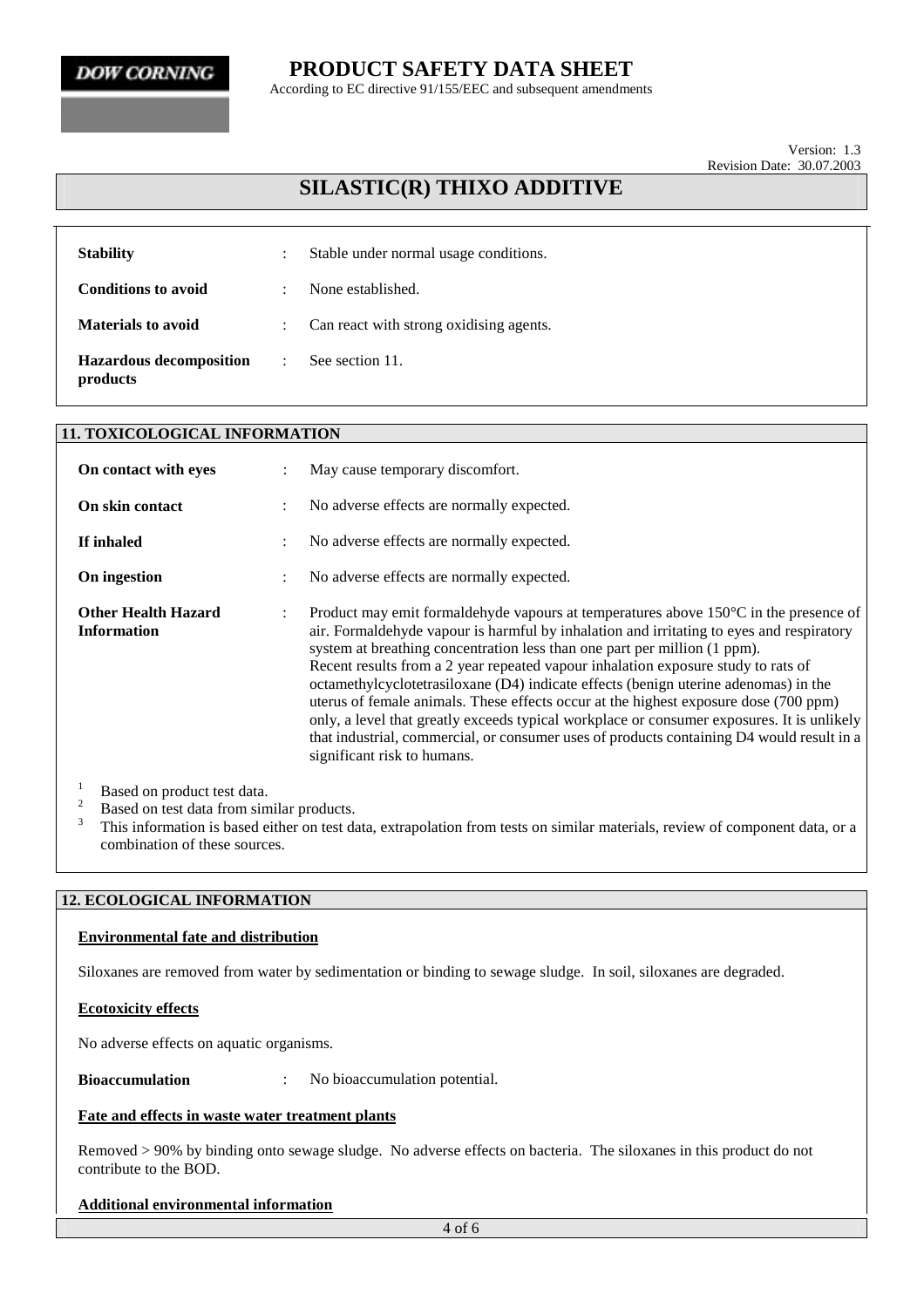**DOW CORNING** 

**PRODUCT SAFETY DATA SHEET**

According to EC directive 91/155/EEC and subsequent amendments

Version: 1.3 Revision Date: 30.07.2003

# **SILASTIC(R) THIXO ADDITIVE**

Additional environmental information on the silicone component is available on request.

| <b>13. DISPOSAL CONSIDERATIONS</b>            |   |                                                  |
|-----------------------------------------------|---|--------------------------------------------------|
| <b>Product disposal</b>                       |   | Dispose of in accordance with local regulations. |
| Packaging disposal                            | ÷ | Dispose of in accordance with local regulations. |
| $\lambda$ i mm intonomment on $\lambda$ inton |   |                                                  |

## **14. TRANSPORT INFORMATION**

## **Road / Rail (ADR/RID)**

Not subject to ADR/RID.

### **Sea transport (IMDG)**

Not subject to IMDG code.

### **Air transport (IATA)**

Not subject to IATA regulations.

| <b>15. REGULATORY INFORMATION</b>         |                                                                                    |
|-------------------------------------------|------------------------------------------------------------------------------------|
| Labelling according to EEC Directive      |                                                                                    |
| S-phrases                                 | S51 Use only in well-ventilated areas.<br>$\mathcal{I}^{\mathcal{I}}$ .            |
| <b>National legislation / regulations</b> |                                                                                    |
| <b>Ozone depleting</b><br>chemicals       | No ozone depleting chemicals are present or used in manufacture.<br>$\ddot{\cdot}$ |
| <b>Status</b>                             |                                                                                    |
| <b>EINECS</b>                             | All ingredients listed or exempt.<br>$\ddot{\cdot}$                                |
|                                           |                                                                                    |